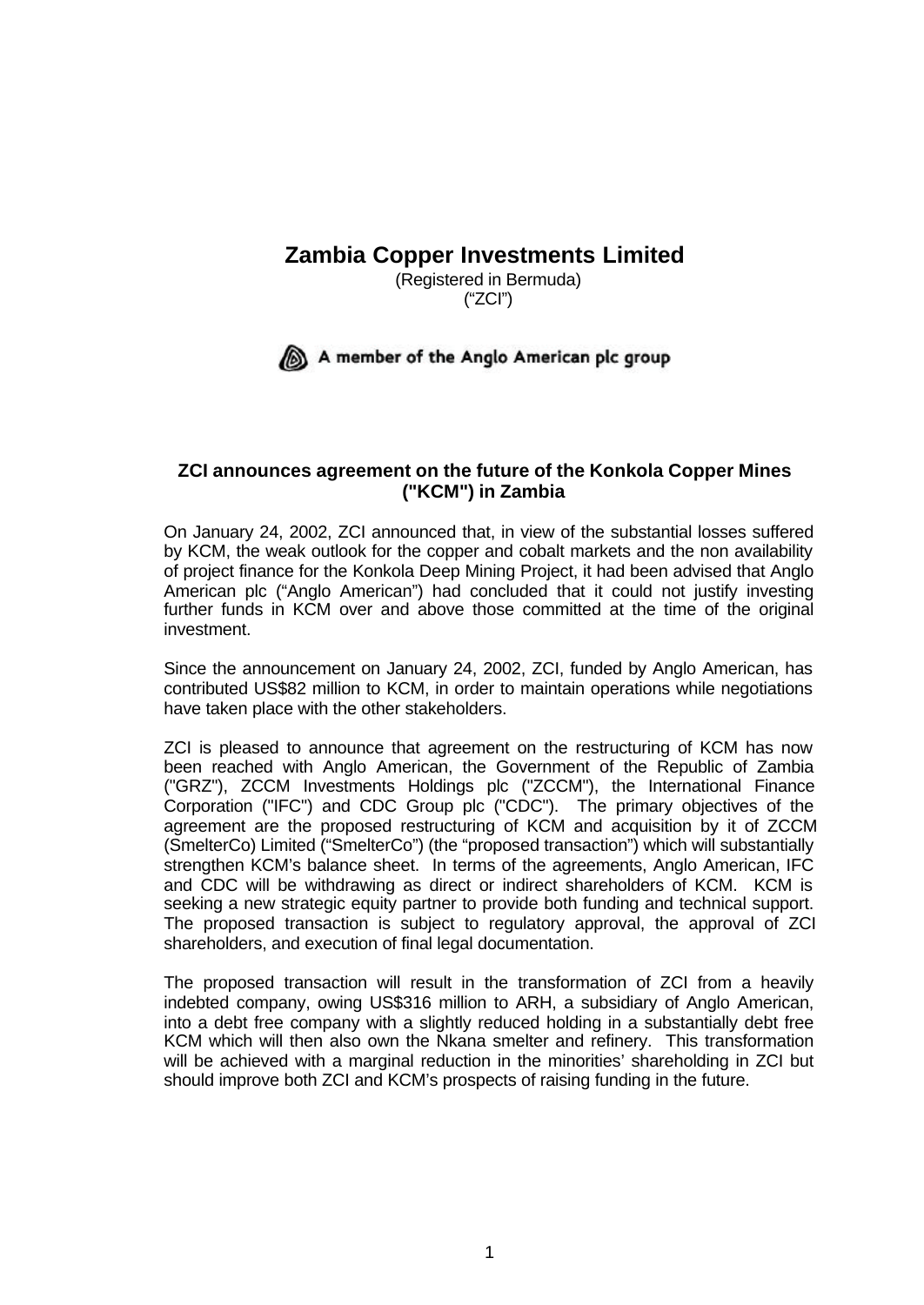In terms of the agreement:

- Anglo American will contribute US\$30 million in cash to KCM and a further amount of up to US\$26.5 million in loans on favourable terms secured by anticipated insurance proceeds, in order to fund continued operations at the mines.
- Transitional management arrangements for KCM have been agreed and Anglo American will provide certain services until 31 March 2003 in order to assist in the orderly handover of management responsibility to the new board of directors of **KCM**
- The IFC and CDC will each assign to Anglo American their respective interests in loans to KCM and to ZCI their respective interests in repayable carried loans to ZCCM in exchange for a payment to each of them by Anglo American of US\$25.4 million. Anglo American will in turn assign the KCM loans to ZCCM. As part of the restructuring, all repayable carried loans to ZCCM and its future carried rights will be cancelled.
- The various parties to the restructuring will each grant certain releases in order to facilitate an orderly exit for the relevant members of the Anglo American group and IFC and CDC.
- ZCI and ZCCM will each subscribe for new KCM equity in return for the loans owed by KCM to them.
- ZCCM will permit the option to acquire SmelterCo to be exercised in return for the issue of further new KCM equity and GRZ will subscribe for new KCM shares in return for assigning to KCM the debt obligations owed by SmelterCo to GRZ. GRZ will transfer these new KCM shares to ZCCM for no consideration. SmelterCo owns the Nkana smelter and refinery which is the principal processor of KCM's concentrates and the ownership thereof is important in an environment where logistics make the export of concentrate unattractive and where there are no alternative local processors.
- The IFC and CDC will each exchange their respective existing shares in KCM for new shares to be issued by ZCI and transfer these new shares to the Foundation referred to below for no consideration.
- Anglo American will facilitate the repayment of the loan extended to ZCI by the Anglo American group.

Prior to these transactions, the shareholders of KCM were ZCI (65%), ZCCM (20%), IFC (7.5%) and CDC (7.5%). On completion of these transactions, the new shareholders of KCM will be ZCI (58%) and ZCCM (42%). KCM will own and operate the Konkola mine, Nchanga underground and open pit mines, the Nampundwe pyrite mine and the Nkana smelter and refinery.

It is also proposed that Anglo American will establish an independent entity, the Copperbelt Development Foundation (the "Foundation"), and will transfer to the Foundation for no consideration a 41.4% shareholding in ZCI. The Foundation will use income from ZCI to invest in projects aimed at diversifying the economy of the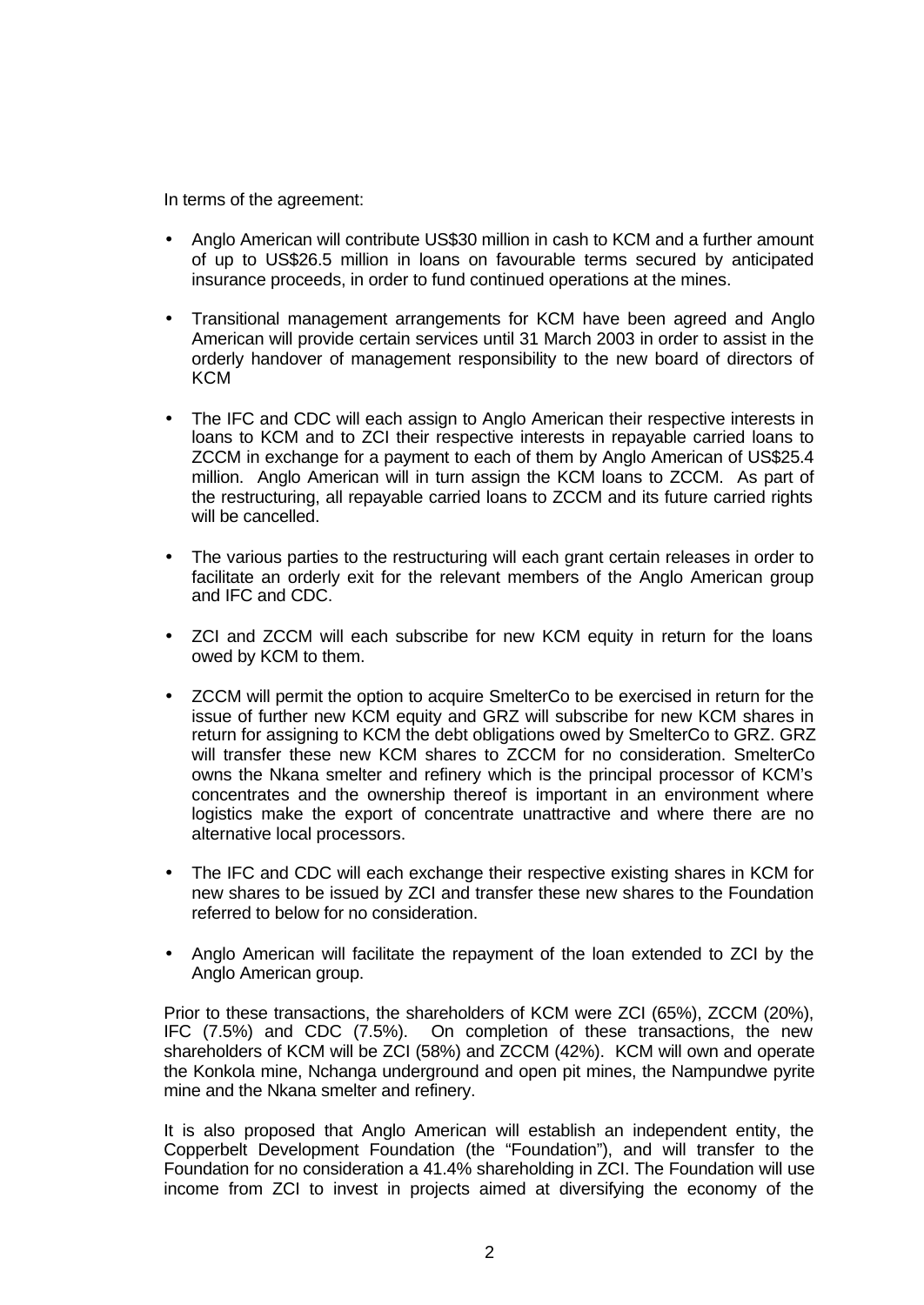Zambian Copperbelt, contributing to the provision of health, education and other social services on the Copperbelt and mitigating the social impact of the eventual closure of the KCM mines. The balance of ZCI shares held by Anglo American will be transferred for no consideration to a management and employee incentive trust intended to align the objectives of the new KCM management team and workforce with the those of the new shareholders. On completion of the proposed transaction the structure of KCM and its shareholders will be as follows:



Following the transfer by Anglo American of its ZCI shares to the Foundation and to the management and employee trust referred to above, and appointment of independent directors of the Foundation, the Board of ZCI will comprise only members appointed by its ongoing shareholders.

The Securities Regulation Panel in South Africa has ruled that, in terms of Rule 34 of the Code on Takeovers and Mergers, no offer to the minority shareholders of ZCI need be made by any person to whom shares in ZCI may be transferred pursuant to the proposed transaction of KCM. In terms of the Listings Requirements of the JSE Securities Exchange South Africa ("JSE"), a circular incorporating a notice of special general meeting will be forwarded to ZCI shareholders in due course. Resolutions will be proposed at that special general meeting to approve the proposed transaction. Anglo American has advised that it intends to vote in favour of the proposed transaction at the Special General Meeting.

The financial effects of the proposed transaction on the financial position of ZCI as presented in the audited financial statements for the year ended December 31, 2001, is illustrated in the table below, on the basis that the proposed transaction was effected on January 1, 2001. The transfer of ZCI shares by Anglo American to the